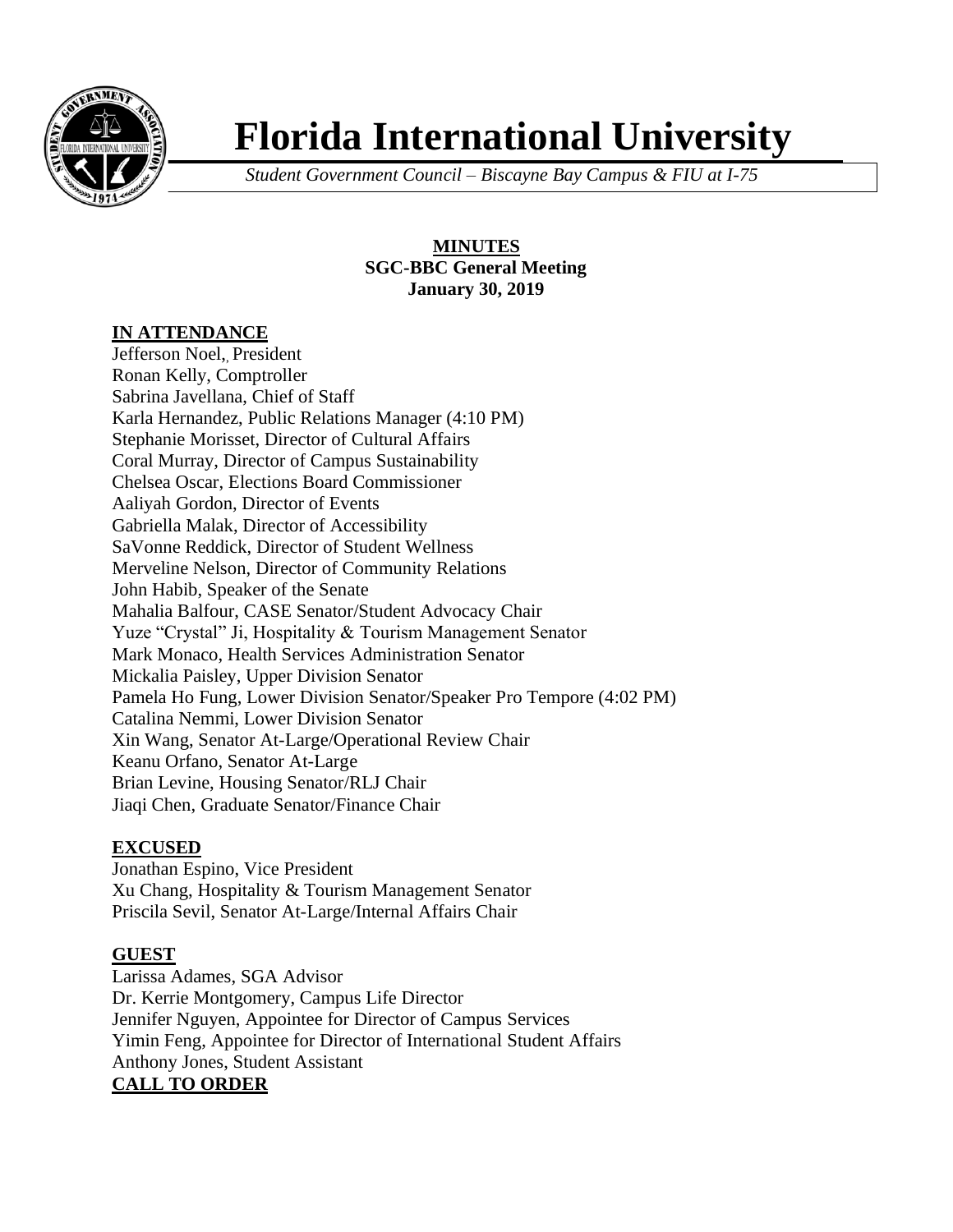The Student Government Association (BBC) held a meeting on January 30, 2019 – Locale **(WUC #221).** The meeting was called to order at **3:38 PM**, approximately, by President Noel who presided over the meeting in its entirety.

# **PRESIDENT'S WELCOME**

- President Noel welcomed everyone with a quote "If you want to go fast go alone; if you want to go far...go together."
- This quote was chosen because we as SGA need to work together to make sure that we accomplish and go as far as possible rather than work alone and not accomplish as much as we possibly could if we worked as a team.

# **APPROVAL OF THE MINUTES**

The council reviewed the minutes of November 28th, 2018.

Senator Wang moved to approve the minutes of November 28th, 2018. Senator Chen seconded the motion. The motion passed unanimously.

# **PRESIDENT'S REPORT**

**President Noel…**

- Shared with the council his experience on NBC and the things he talked about while on the news station such as FIU's New Horizons project.
- Reflected on the Accessibility Walk inspired by Director Malak.
- Informed the council that the Senate passed Resolution 2019.0001 on the past Monday and there will be new resolutions presented today.

# **FIU AT I-75 REPORT**

# **President Noel…**

- Informed the council that a high percentage of the students are business students.
- Reflected on the coffee and conversations that he had with Deen Lee and most of the other associate deans.
	- Lots of great questions asked
- Spoke about the different collaborations with I-75 that are being planned for the future
- Thanked the council for allowing \$10,000 to be allocated to I-75 to help establish pop up events that provided food to the students.
	- 1st one was two weeks ago and it was a success, there are many more to come.
- Encouraged everyone to assist in coming up with ideas of different things "We can do" at the I-75 campus.

**SENATE SPEAKER REPORT Speaker Malak:**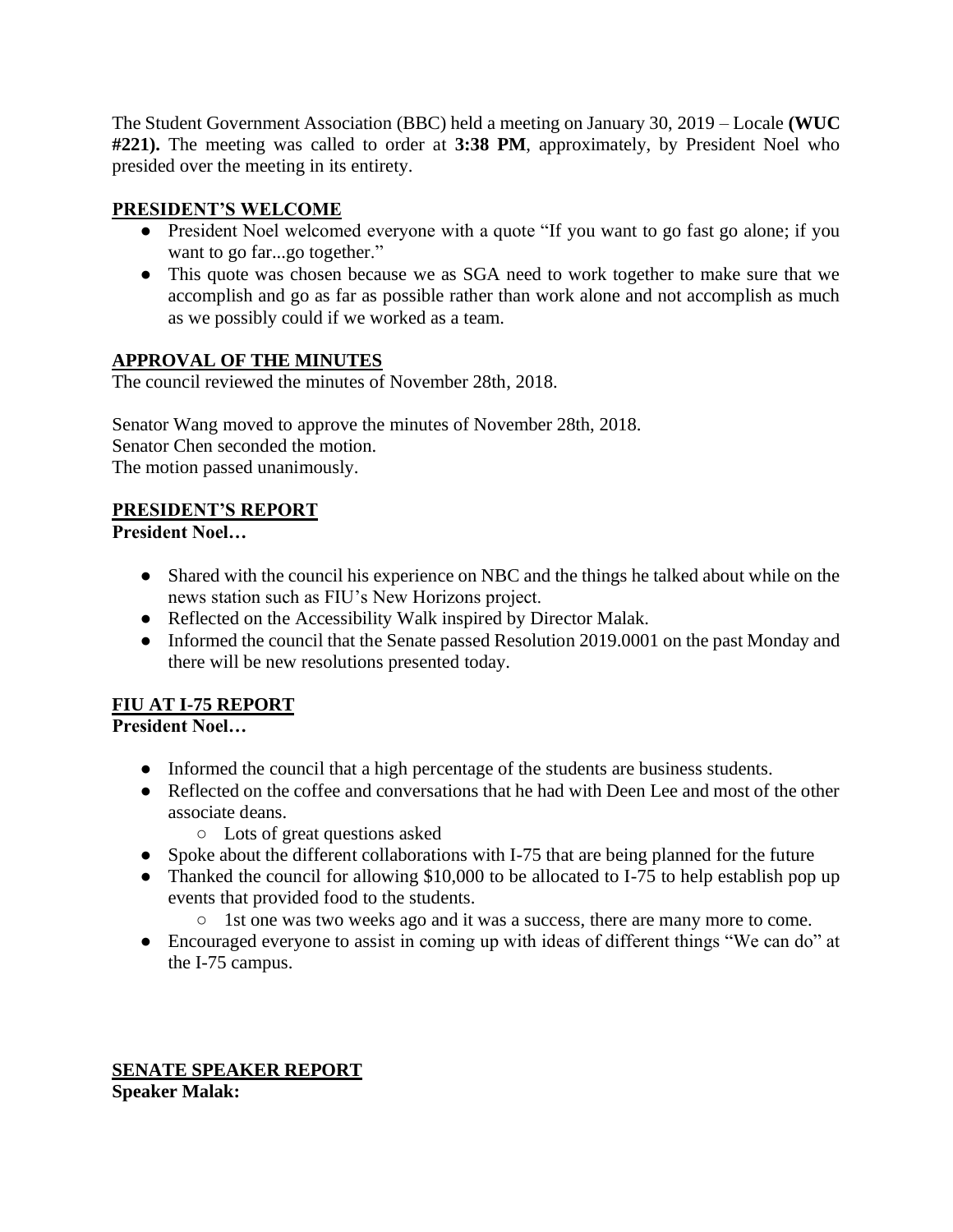- Informed the council that the Senate has welcomed two new senators- Senator Paisley & Senator Orfano and that he can't wait to see the great things that they do.
- Informed the council that there are going to be a lot of legislative documents coming out.
	- o Fall is where we take the time educating all of the senators while Spring is where we see that education blossoming and being put to great use.
- The MVPs for this month are Senator Balfour and Senator Nemmi who have done an amazing job with events such as the SGA Meet & Greet and the amazing SGA Trifold respectively.

Senator Levine, "Can we have a Senate or General meeting at I-75?"

Ms. Adames, "Something like that would have to be planned out and it would have to be something that you all agree on. We could rent a van or shuttle to move students."

## **SPEAKER PRO TEMPORE REPORT**

## **Speaker Hernandez:**

● Informed the council on the works of the committees and how they have been doing a good job so far but need to work a little bit more on making sure that they are overcoming availability complications and meeting the required two times a month.

> Speaker Habib moved to move the "Comptroller Report" before the "Chief of Staff Report."

Senator Orfano seconded the motion. The motion was passed unanimously.

# **COMPTROLLER REPORT**

## **Dora Febles:**

- Reflected on the current budget and where it stands.
- Informed the council of last years budget cut and how they face another budget cut this upcoming year.
- Urged the council to focus on priorities when it comes to allocations and the budget.
- Informed the council that there are still meetings being held to work out this budget cut and also to see how both campuses use the funds that are allocated to them.

Point of Personal Privilege -

# **CHIEF OF STAFF REPORT**

## **Chief of Staff Javellana**

- Expressed to the council how excited she was about everyone's involvement this semester so far.
- Informed the council that there are two appointments today.
- Highlighted a few of the Cabinet's most recent accomplishments: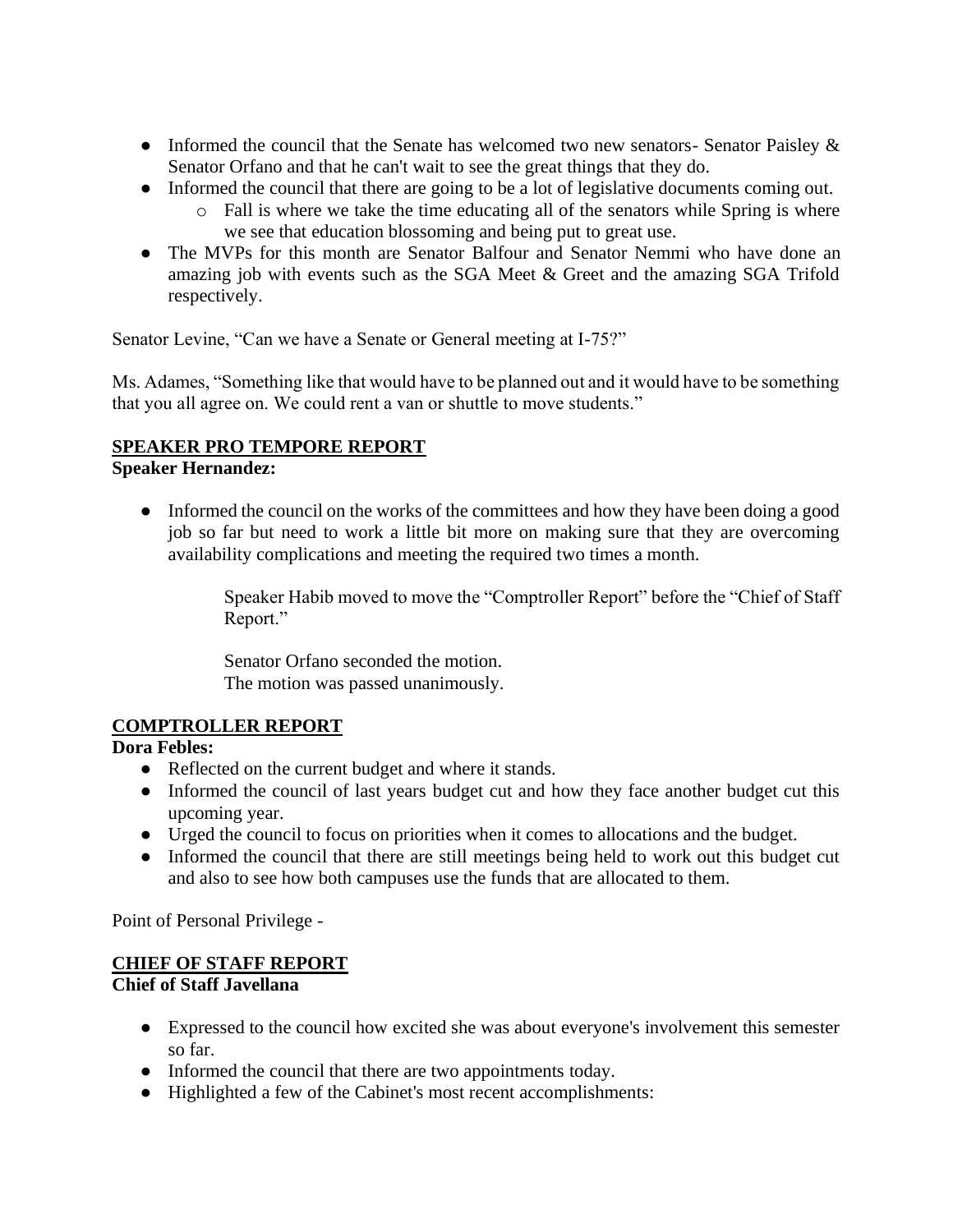- Accessibility Walk Director Malak.
- Best Buddies Chapter in the process of getting started Director Malak.
- Scuba Club Director Murray.
- SGA Week Director Gordon.
- Philanthropy events in the works/ SGA Gives Back Director Hernandez.
- Specialty Classes in the works Director Reddick.
- Informed the council that the Cabinet is also working on I-75 outreach.

## **ADVISOR'S REPORT**

#### **Ms. Adames**

- Gave the council a few reminders:
	- o Leadership summit is this Saturday.
	- o Submit office hours and class schedule if you have not yet done so already.
	- o Town Hall is on February 11th, make sure you attend as this is a mandatory event.

President Noel, "Please complete office hours and also we want as much student engagement as possible for the Town Hall so please come with great questions to ask."

#### **OLD BUSINESS**

#### **A. Second Reading of Senate Bill 2019.0002**

• Senator Nemmi presented before the council the second reading of Senate Bill 2019.0002.

Speaker Habib moved to add periods and other punctuation where necessary. Senator Orfano seconded the motion. The motion passed unanimously.

• The council discussed whether or not it was fair for council members to be prorated for their time active in SGA.

Senator Levine moved to remove underlying on the existing statute within the document. Senator Monoko seconded the motion. The motion passed unanimously.

Senator Levine moved to change the language in 303.04 to accommodate for proration. Motion not recognized by the President.

Ms. Adames, "I have to speak to everyone before we change something like that for proration."

Senator Levine, "Can we table this then?" Point of Personal Privilege - Director Malak - 4:09 PM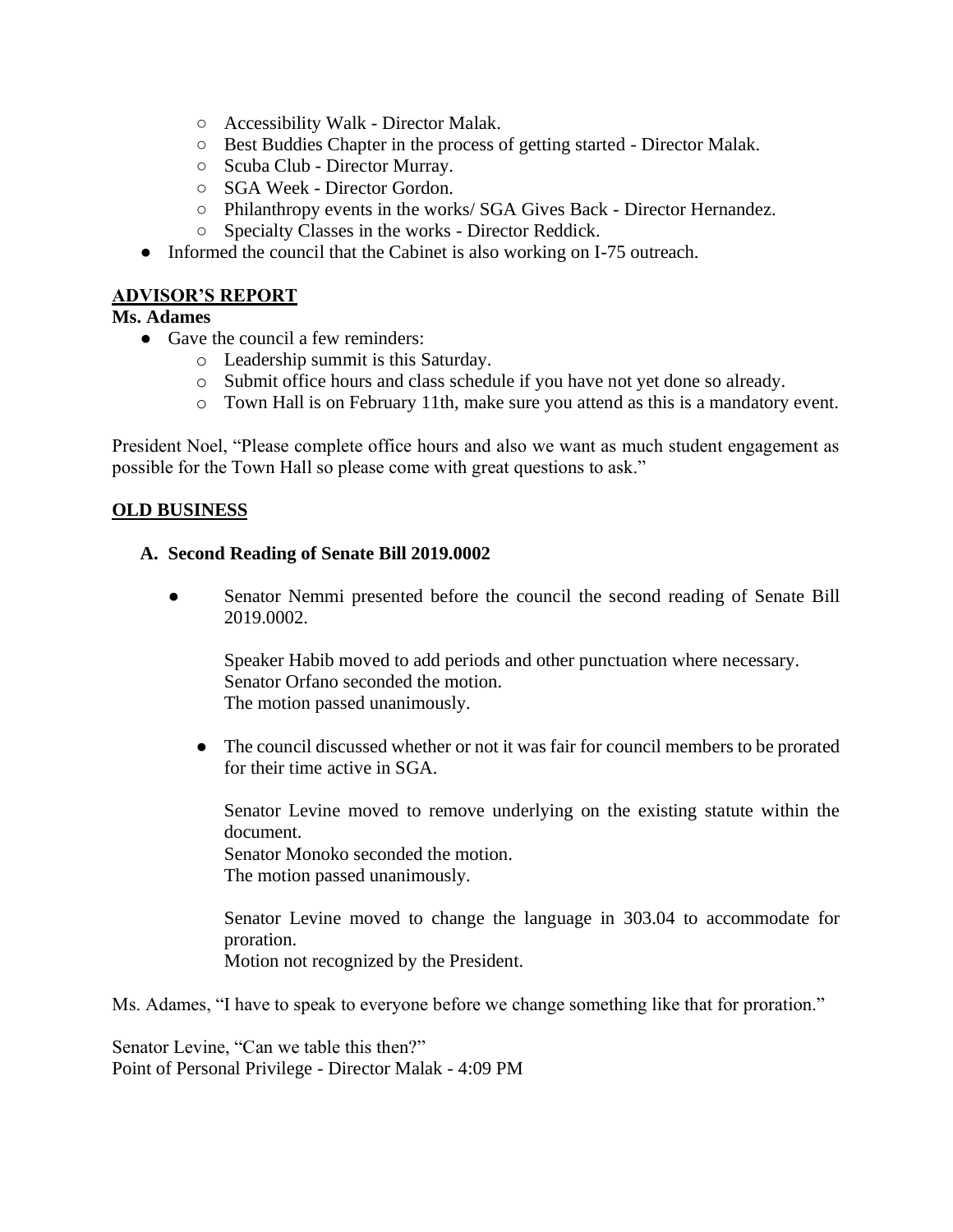Senator Nemmi, "Can we vote on it as it is?"

Senator Levine moved to amend 303.04 of the document to read "Stipend should be prorated…" Senator Orfano seconded the motion.

#### *DISCUSSION:*

Senator Levine, "I believe that if someone has to leave for a dire reason then they shouldn't not get paid. They should still get paid for the time served in their position."

Ms. Adames, " Positions in SGA are not "jobs" and they are not "work." You mentioned wages and work but this is not a "job" it is a student leadership position. if you all want to start looking at prorating members for their time in SGA, you need to be very specific and be able to justify it in your documents while at the same time not violating human resources work laws."

Senator Balfour, "What if we leave it to the President's discretion?"

Ms. Adames, "The discussion could be continued in the RLJ committee."

## **ROLL CALL VOTE**:

Senator Balfour - Nay Senator Ji - Nay Senator Monaco - Nay Senator Paisley - Nay Senator Nemmi - Nay Senator Wang - Nay Senator Orfano - Nay Senator Levine - Yea Senator Chen - Nay Senator Ho Fung - Nay Speaker Habib - Abstain

By a vote of 1-9-1, the motion failed.

Senator Nemmi moved to approve Bill 2019.0002. Senator Orfano seconded the motion.

#### *DISCUSSION:*

Senator Levine, "I am concerned as to how this would limit people."

Senator Orfano, "I am okay with how it is. If there are too many exceptions, it could be bad."

Point of Personal Privilege Return - Director Malak - 4:15 PM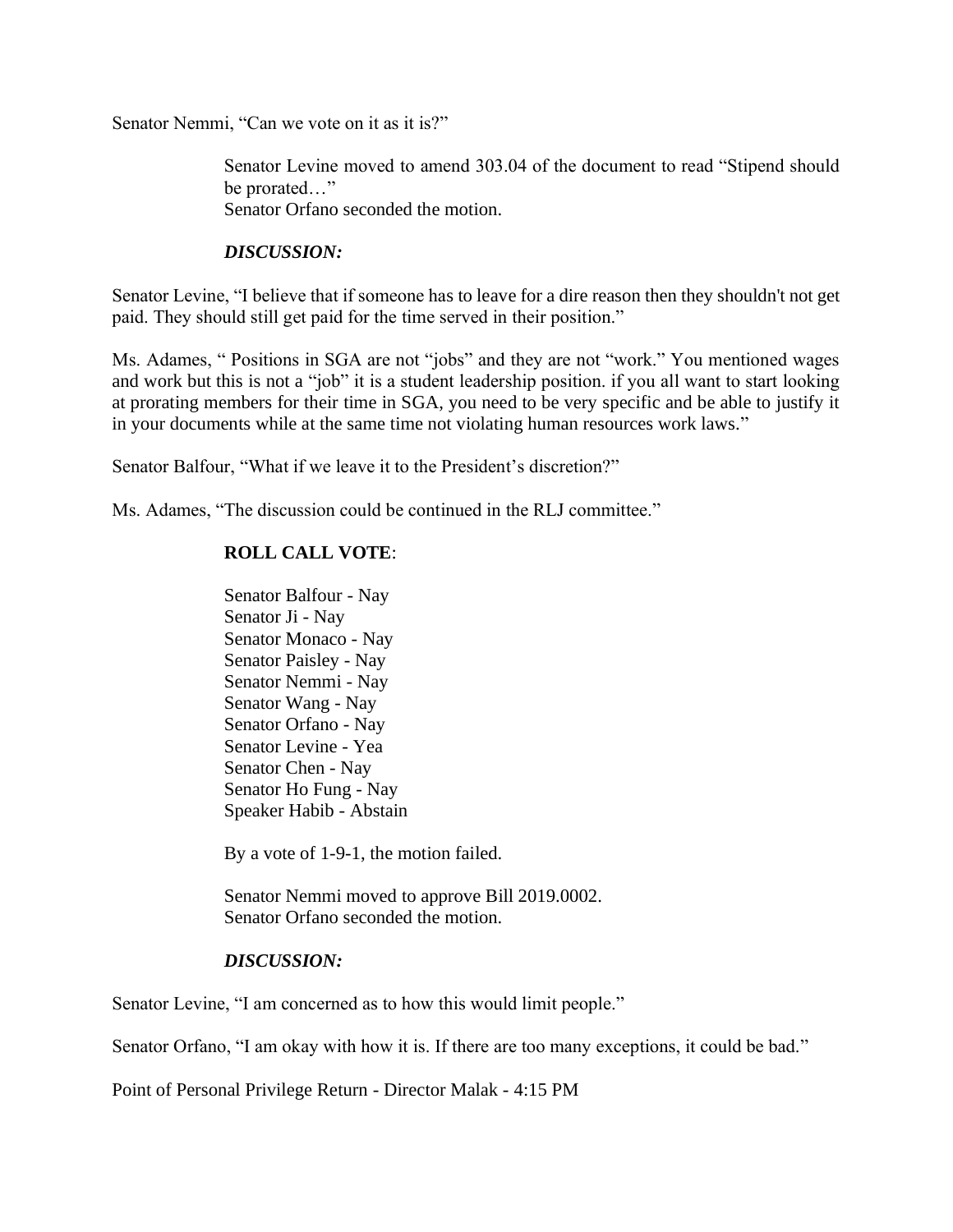#### **ROLL CALL VOTE**:

Senator Balfour - Yea Senator Ji - Yea Senator Monaco - Yea Senator Paisley - Yea Senator Nemmi - Yea Senator Wang - Yea Senator Orfano - Yea Senator Levine - Nae Senator Chen - Yea Senator Ho Fung - Yea Speaker Habib - Yea

By a vote of 10-1-0, the motion passed.

#### **B. Second Reading of Resolution 2019.0003**

● Senator Ho Fung presented before the council the second reading of Resolution 2019.0003

Senator Levine moved to amend the last clause to unbold the wording. Senator Wang seconded the motion. The motion passed unanimously.

Senator Nemmi, "There is already a second-floor lounge so should we add more to the language to make it more specific?"

Dr. Montgomery, "Have there been any conversations with the Wolfe Center Administration about this?"

Senator Ho Fung, "We spoke with Scott Jones, he said yes but we just need more discussion."

Senator Nemmi, "We're not thinking about painting the walls, just adding some student art."

Speaker Habib moved to amend the resolution to change all instances of the word "lounge" to "sitting area" and to amend the last section on the 1st whereas.

Senator Nemmi seconded the motion. The motion passed unanimously.

Dr. Montgomery, "Please keep in mind that there already is the "Culture Corner" and we are struggling to get an adequate amount of student artwork to fill that space. I would appreciate if this effort would not be overthrown by this effort.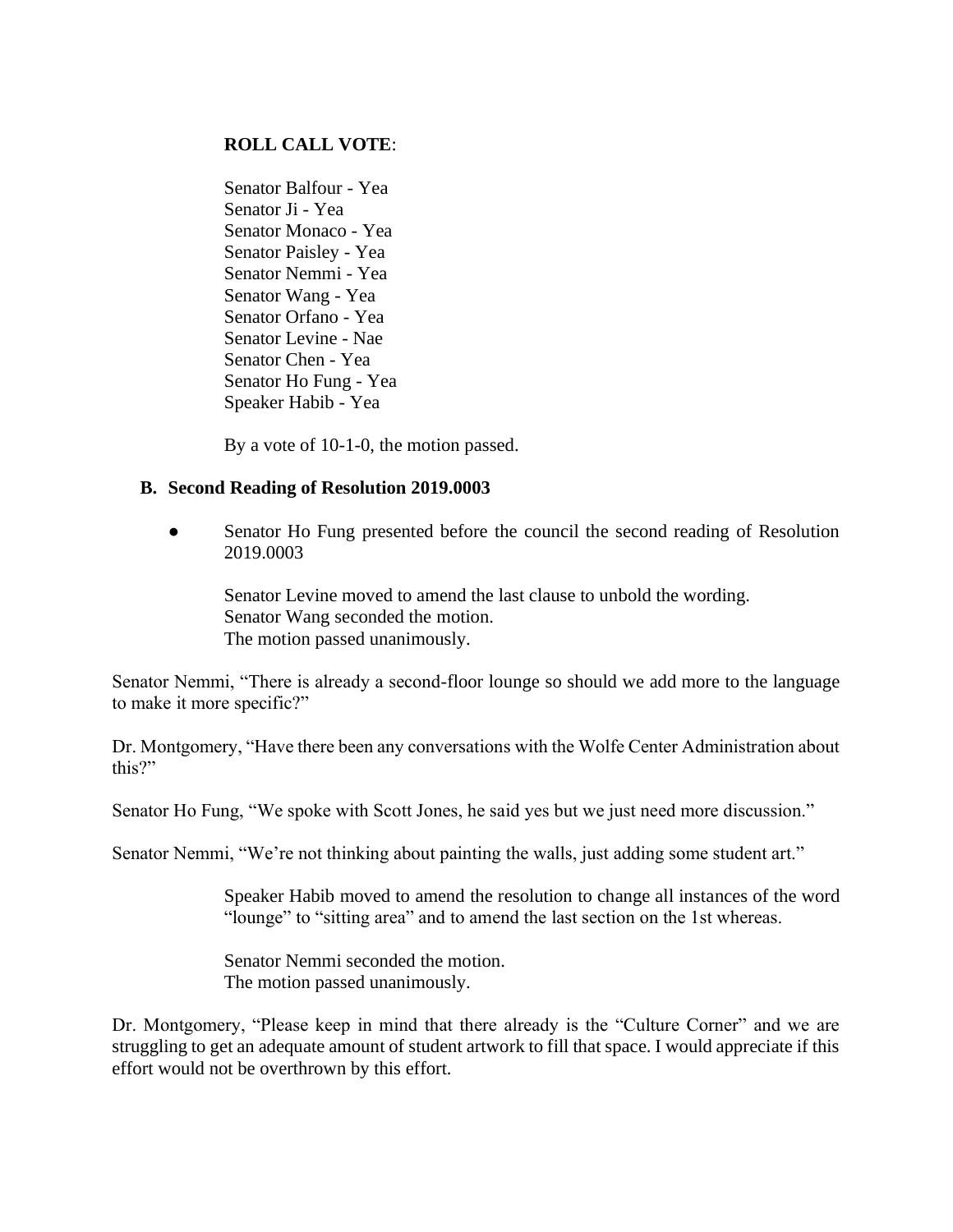Senator Ho Fung, "We will definitely take that into consideration."

Senator Orfano moved to approve Resolution 2019.0003. Senator Nemmi seconded the motion.

#### **ROLL CALL VOTE**:

Senator Balfour - Yea Senator Ji - Yea Senator Monaco - Yea Senator Paisley - Yea Senator Nemmi - Yea Senator Wang - Yea Senator Orfano - Yea Senator Levine - Yea Senator Chen - Yea Senator Ho Fung - Yea Speaker Habib - Yea

By a vote of 11-0-0, the motion passed unanimously.

#### **C. Second Reading of Resolution 2019.0004**

• Senator Wang presented before the council the second reading of Resolution 2019.0004

Senator Nemmi moved to replace all instances of the phrase "hospitality school building" to the proper name of "Hospitality & Tourism Management."

Senator Orfano seconded the motion. The motion passed by majority.

Point of Personal Privilege - Director Gordon - 4:46 PM

Senator Balfour moved to approve Resolution 2019.0004. Senator Ji seconded the motion.

## **ROLL CALL VOTE**:

Senator Balfour - Yea Senator Ji - Yea Senator Monaco - Yea Senator Paisley - Yea Senator Nemmi - Yea Senator Wang - Yea Senator Orfano - Yea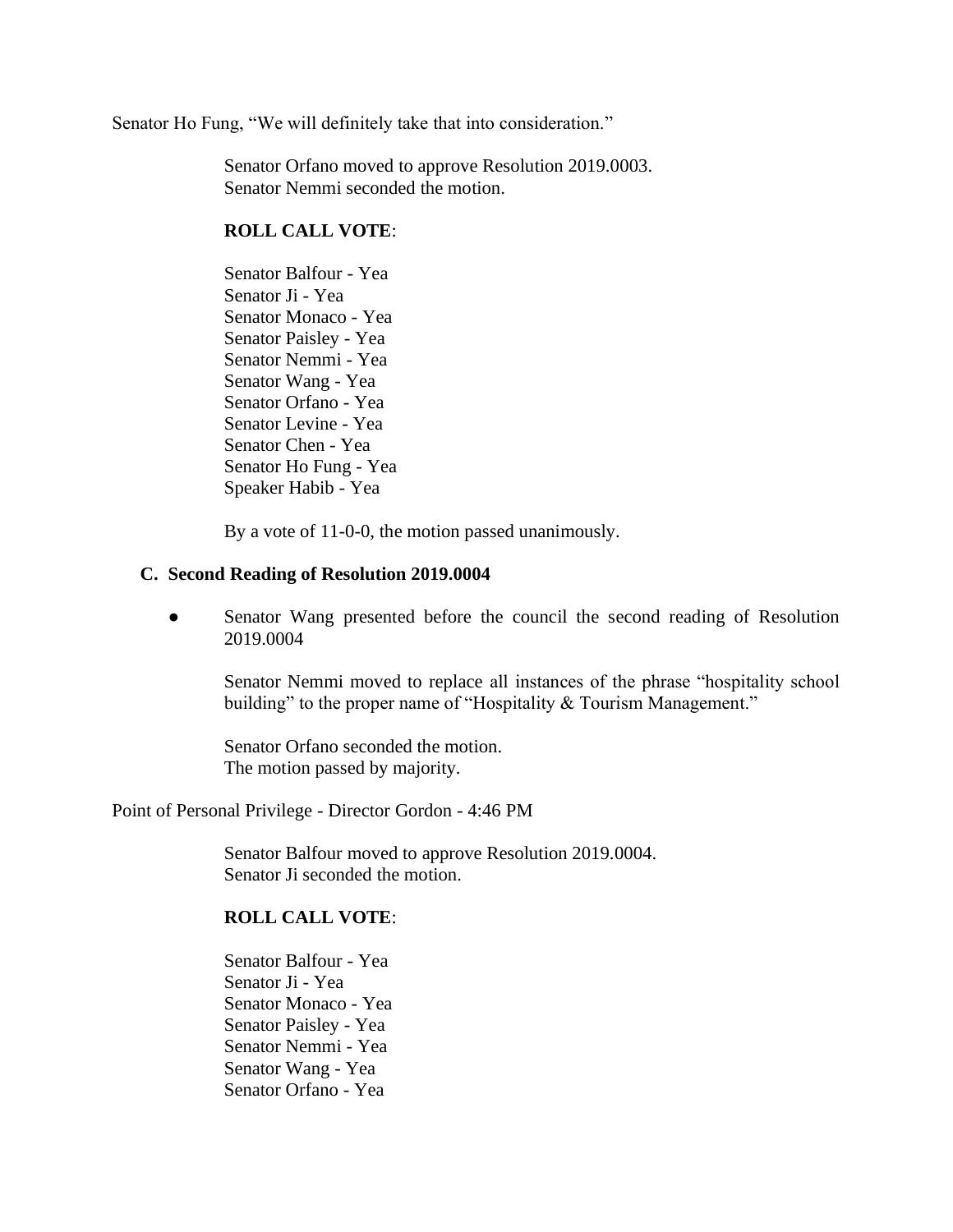Senator Levine - Yea Senator Chen - Yea Senator Ho Fung - Yea Speaker Habib - Yea

By a vote of 11-0-0, the motion passed unanimously.

#### **NEW BUSINESS**

Speaker Habib moved to amend the agenda to include a message from the Vice Provost before Appointments in New Business.

Senator Orfano seconded the motion. The motion passed unanimously.

#### **A. Address By Vice Provost Dr. Pablo Ortiz…**

- Stated that he is very happy with everyone and that he can definitely see how their influence and work has impacted this campus everywhere that he walks.
- Quickly shared with the council his three goals:
	- 1. Revolves around experience Plans to improve the campus experience, interaction, appearance, and safety. "I need to hear a lot from you all on what we can do and how we can accomplish this."
	- 2. Strategically increase enrollment in the right places.
	- 3. Enhance FIU-BBC engagement in the community.
- Thanked the council for having him.

President Noel thanked Dr. Ortiz and informed the council that they will all be able to ask him questions after the meeting during the Reception with the Vice Provost.

Point of Personal Privilege - All of Cabinet - 5:00 PM

Senator Nemmi moved to extend the General Meeting for 20 minutes. Senator Balfour seconded the motion. The motion passed unanimously.

#### **B. Appointments**

#### **a. Appointment of Jennifer Nguyen for Director of Campus Services**

- i. Ms. Nguyen introduced herself before the council.
- ii. The council asked Ms. Nguyen questions regarding why she should be chosen for this position.
- iii. Ms. Nguyen answered each question in the ordered they were asked.

Senator Chen moved to appoint Jennifer Nguyen to the position of Director of Campus Services.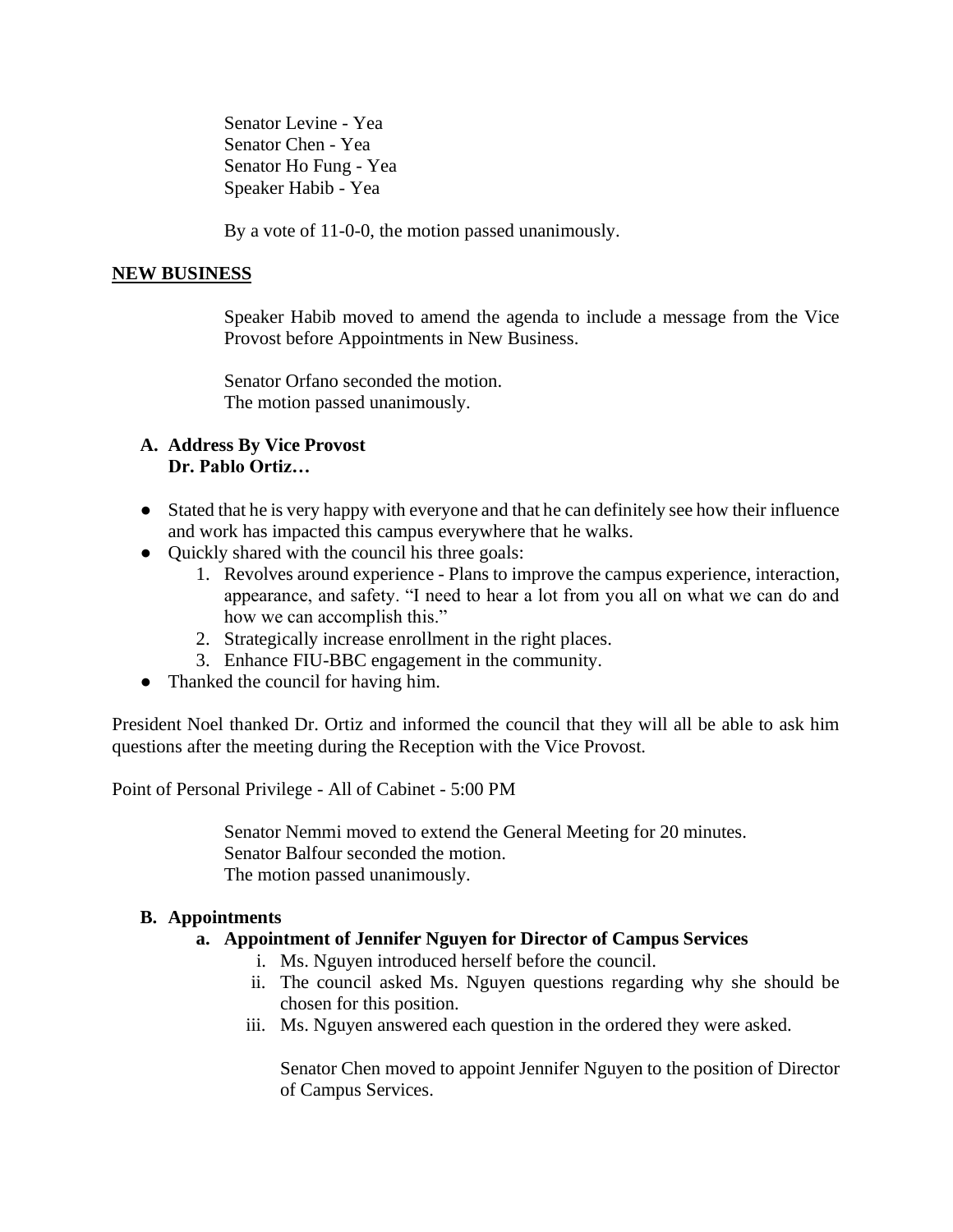Senator Balfour seconded the motion.

#### **ROLL CALL VOTE**:

Senator Balfour - Yea Senator Ji - Yea Senator Monaco - Yea Senator Paisley - Yea Senator Nemmi - Yea Senator Wang - Yea Senator Orfano - Yea Senator Levine - Yea Senator Chen - Yea Senator Ho Fung - Yea Speaker Habib - Yea

By a vote of 11-0-0, the motion passed unanimously.

#### **b. Appointment of Yimin Feng for Director of International Student Affairs**

- i. Ms. Feng introduced herself before the council.
- ii. The council asked Ms. Feng questions regarding why she should be chosen for this position.
- iii. Ms. Feng answered each question in the ordered they were asked.

Senator Nemmi moved to appoint Yimin Feng to the position of Director of International Student Affairs.

Senator Balfour seconded the motion.

#### **ROLL CALL VOTE**:

Senator Balfour - Yea Senator Ji - Yea Senator Monaco - Yea Senator Paisley - Yea Senator Nemmi - Yea Senator Wang - Yea Senator Orfano - Yea Senator Levine - Yea Senator Chen - Yea Senator Ho Fung - Yea Speaker Habib - Yea

By a vote of 11-0-0, the motion passed unanimously.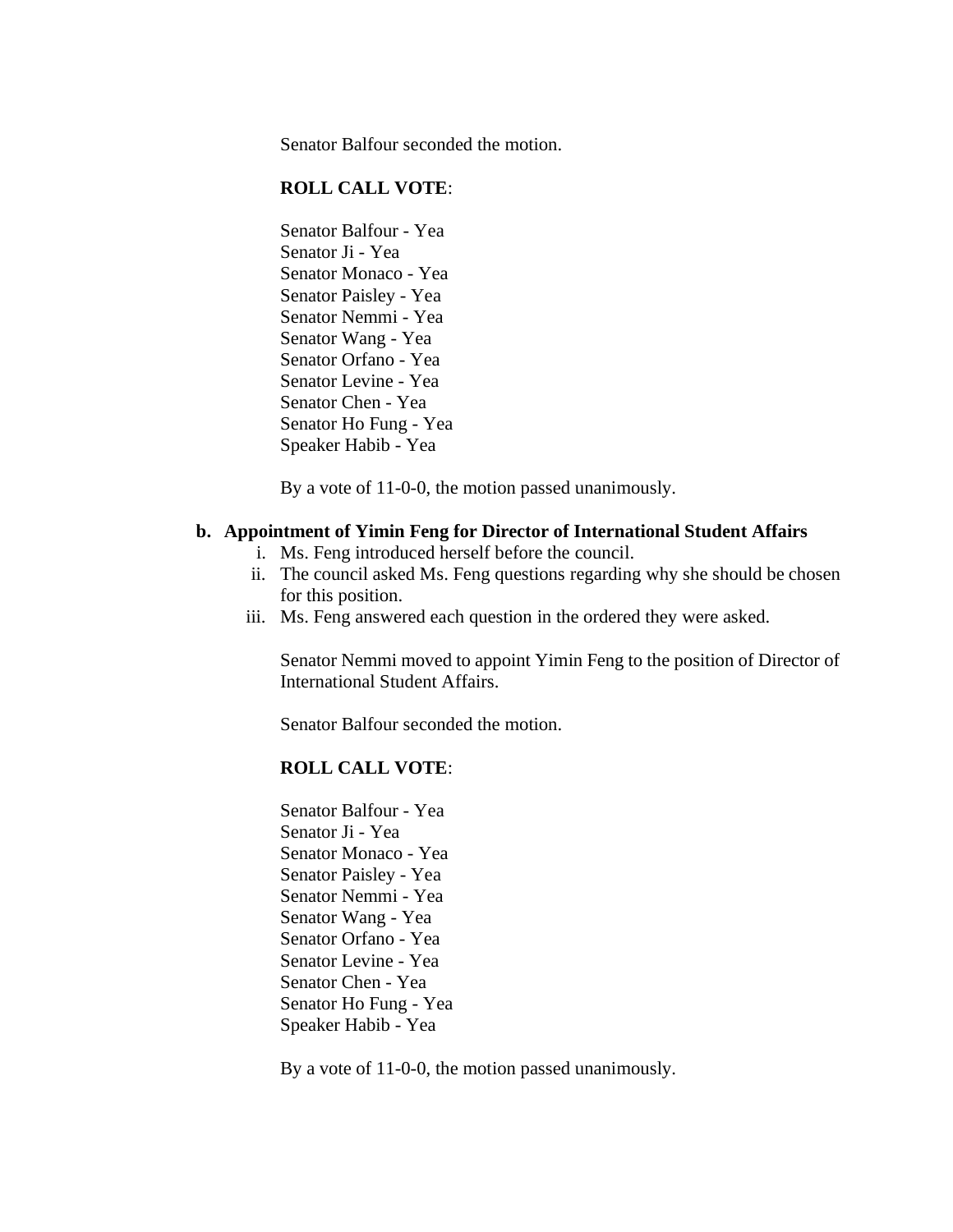Point of Personal Privilege - Chief of Staff Javellana - 5:06 PM

President Noel relinquished his chair position to Speaker Habib - 5:06 PM

Point of Personal Privilege - President Noel - 5:07 PM

## **c. First Reading of University-Wide Resolution 2019.0001**

- Senator Balfour presented the first reading of University-Wide Resolution 2019.0001
- Senator Nemmi recommended that the specifics of how much it should be reduced to be included.
- Senator Levine questioned if there was any way to expand the shuttle to I-75.

Point of Personal Privilege - President Noel - Return - 5:11 PM

## **d. First Reading of Resolution 2019.0005**

● President Noel presented the first reading of Resolution 2019.0005

Senator Wang moved to extend the General Meeting to 5:30 PM. Senator Orfano seconded the motion. The motion passed unanimously.

- Senator Levine recommended that the document is double-checked for formatting errors and advised President Noel to think twice about using quotes that are just posted on a website.
- Ms.Adames recommended that another term is used instead of using "The other half of SGA."

Speaker Habib relinquished his chair position to President Noel- 5:27 PM

Senator Balfour moved to skip all remaining reports and student concerns on the agenda.

Senator Wang seconded the motion. The motion passed unanimously.

# **ANNOUNCEMENTS**

- **Blue & Gold Recruitment Week**, 30, and 31, 2019
	- 1/30: Wild n' Out, 7:00pm (WUC Ballrooms)
	- 1/31: Pop-In on your BBC Orgs, 11:00am-2:00pm (AC2); Game Night, 7:00pm-9:00pm, Bayview
- **Vice Provost Reception w/ Dr. Pablo Ortiz,** January 30, 2019
	- 5:30pm-7:00pm